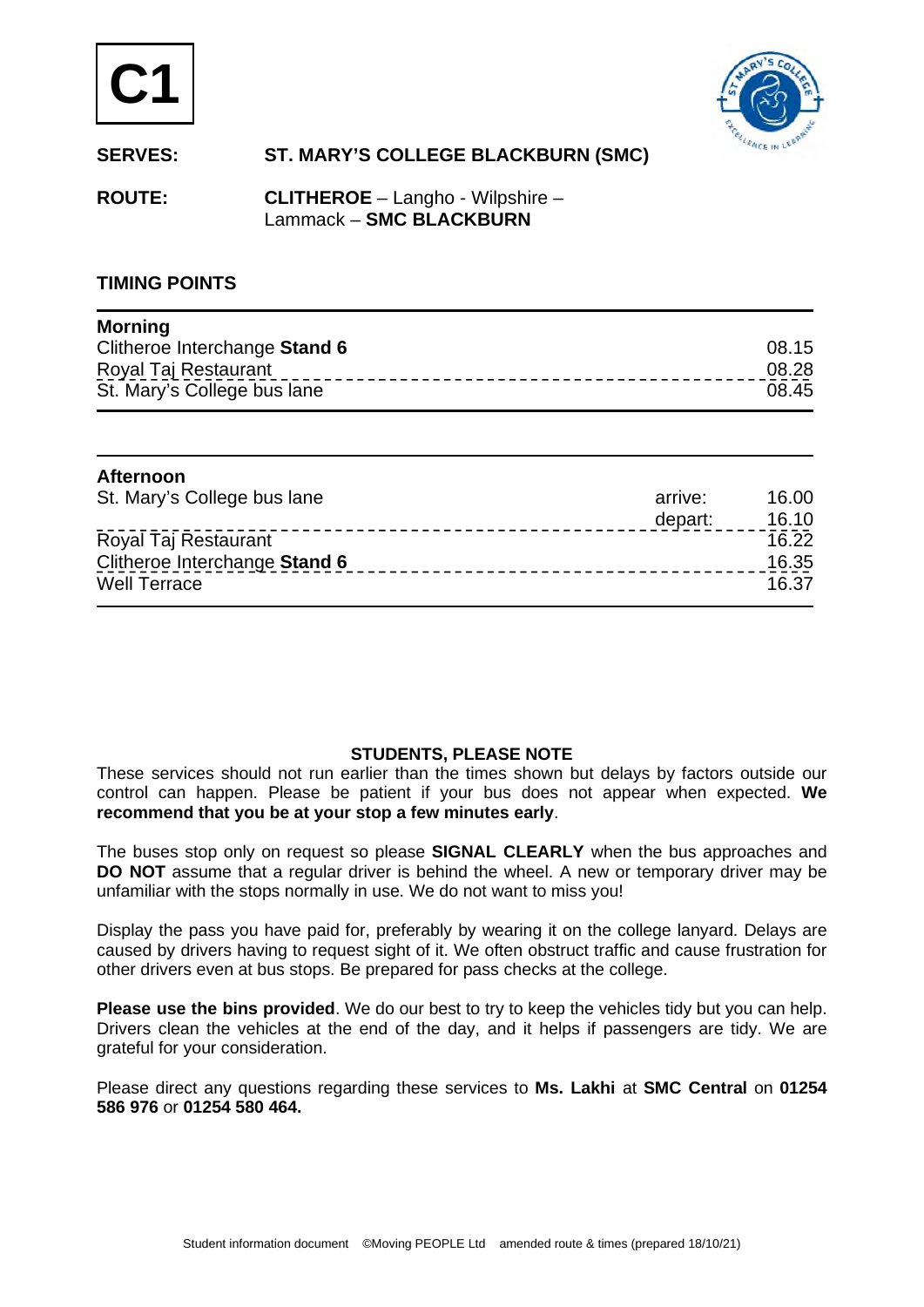



# **SERVES: ST. MARY'S COLLEGE BLACKBURN (SMC)**

**ROUTE: CLITHEROE** – Langho - Wilpshire – Lammack – **SMC BLACKBURN** 

# **ROUTE DESCRIPTIONS**

## **Morning**

**Clitheroe Interchange Stand 6** - Railway View Road – Waddington Road – Well Terrace – Waterloo Road - Duck Street – Wellgate – Lowergate - Moor Lane - A671 Whalley Road - A59 – Petrie Island – A666 Whalley Road – Langho - Whalley New Road – Wilpshire - Brownhill lights – A6119 Ramsgreave Drive – B6233 Pleckgate Road – Four Lane Ends – Shear Brow - **St. Mary's College bus lane**.

#### **Afternoon**

**St. Mary's College bus lane** - Shear Brow – reverse direction around Hole i'th Wall triangle – reverse of morning route to roundabout before Sainsbury's in Clitheroe - Moor Lane – into one-way system – Castle Gate – Parson Lane - Station Road - Clitheroe Interchange Stand 6 – Railway View Road – Waddington Road – **service ends at bus stop on Well Terrace**.

## **COVID-19**

Please respect others by maintaining social distancing as far as possible and by kindly following all procedures outlined by St. Mary's College and Moving People Ltd.

Thank you

## **Moving People Ltd.**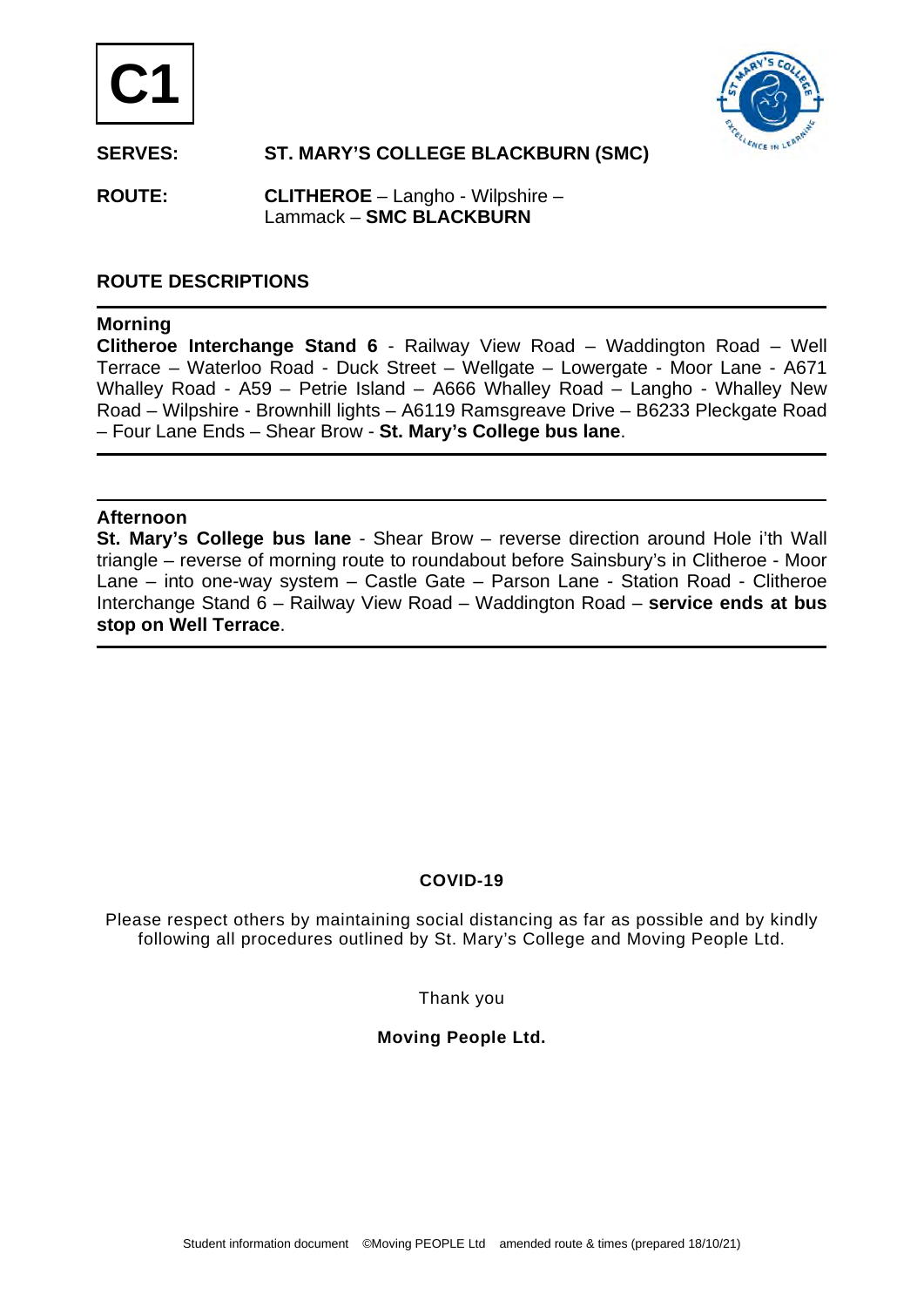

Student information document ©Moving PEOPLE Ltd amended route & times (prepared 18/10/21)